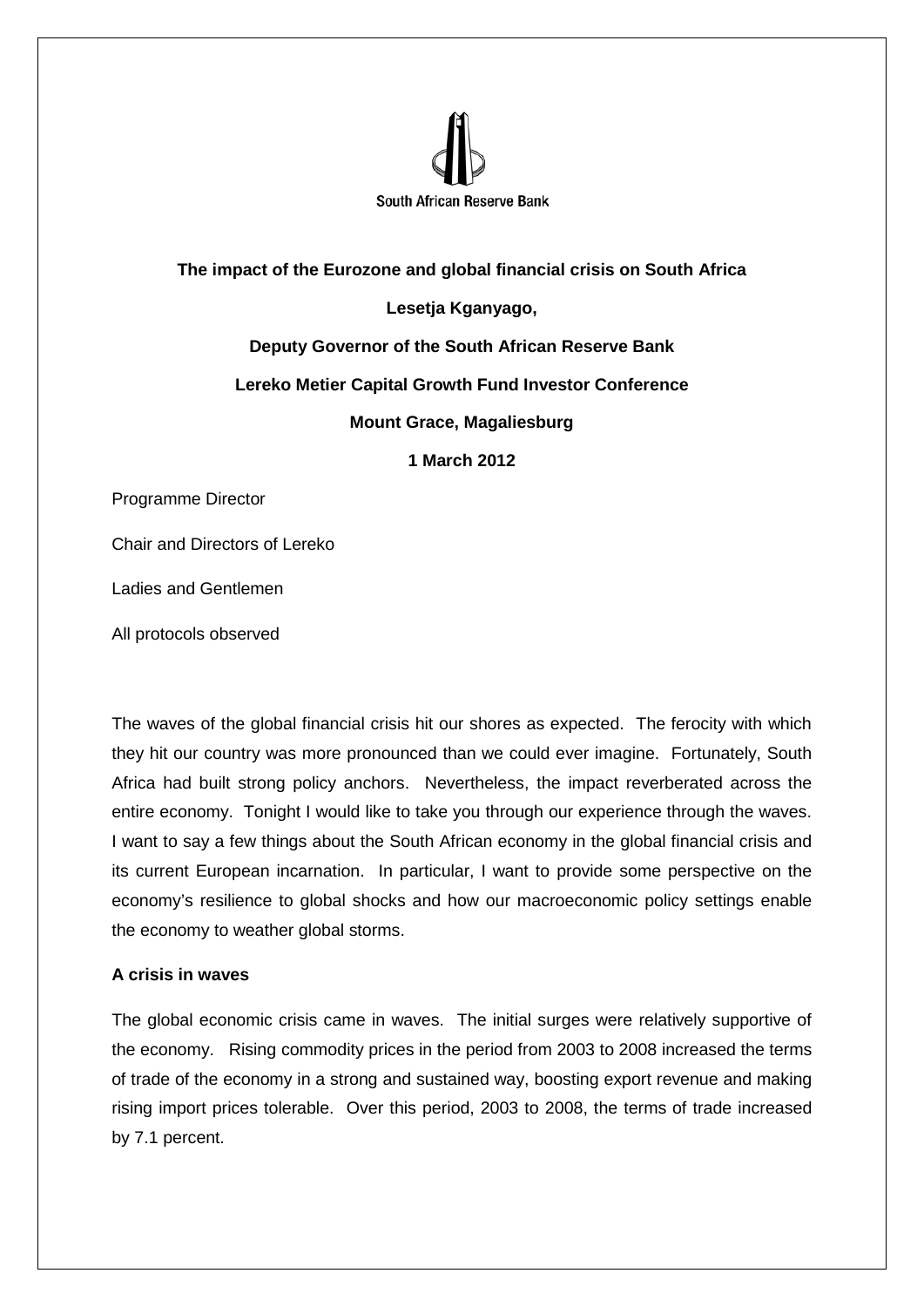A steady flow of saving from non-residents into rand-denominated assets contributed to cheap financing and with a stronger currency made possible the importation of considerable capital equipment, a less costly infrastructure build programme, and improved welfare for households as imported consumer goods became less costly. From 2003 to 2008, real household consumption growth averaged 5.8 percent. Real gross fixed capital formation grew by an annual average of 12.6 percent. Compared with the 1990s, average annual real GDP growth was 4.6 percent over this period. The manufacturing sector alone had real fixed capital formation growth averaging 3.7 percent a year and grew by an annual average of about 4.0 per cent.

The second wave was much less benign. This was the sustained rise in global food prices, which generated strong upward pressure on domestic food prices and eventually the overall price level. Headline inflation rose strongly, peaking at 11.1 per cent in September 2008. The rise in inflation and subsequent monetary policy response (the policy rate increased from 7.0 per cent to 12.0 per cent between May 2006 and June 2008) sharply worsened the financial conditions of South African households and corporates that had increased their levels of indebtedness in the period prior to 2007. The various positive factors of the 2003 to 2007 period had resulted in a sharp rise in indebtedness which could not be sustained as growth and income in the economy slowed and inflation increased. Indebtedness of South African households had increased from 54.5 percent of disposable income in 2003 to 82.3 per cent by 2008.

The slowly unfolding financial crisis in the United States and the eventual shock of the Lehman bankruptcy in October 2008 hit an already weakening economy. As credit was restricted globally and trade volumes collapsed around the world, the value of real exports of goods and services from South Africa fell by 19.5 percent in 2009. For many economies, including South Africa, the decline in trade triggered the actual recession as it led to sharp contractions in output and labour retrenchment. South Africa's quarter on quarter annualised growth in gross domestic product contracted by 1.7 per cent in the fourth quarter of 2008, falling to -6.3 and -2.8 per cent in the first and second quarters of 2009 respectively. The economy's real GDP growth rate was -1.5 per cent in 2009 and 2.9 per cent in 2010.

Stronger commodity prices in the boom period had pernicious effects as the crisis unfolded. Exogenous shocks from food and oil prices combined with domestic inter-sectoral dynamics pushed nominal wage settlements to very high growth rates given the slowing economy. Unit labour costs increased sharply as a result.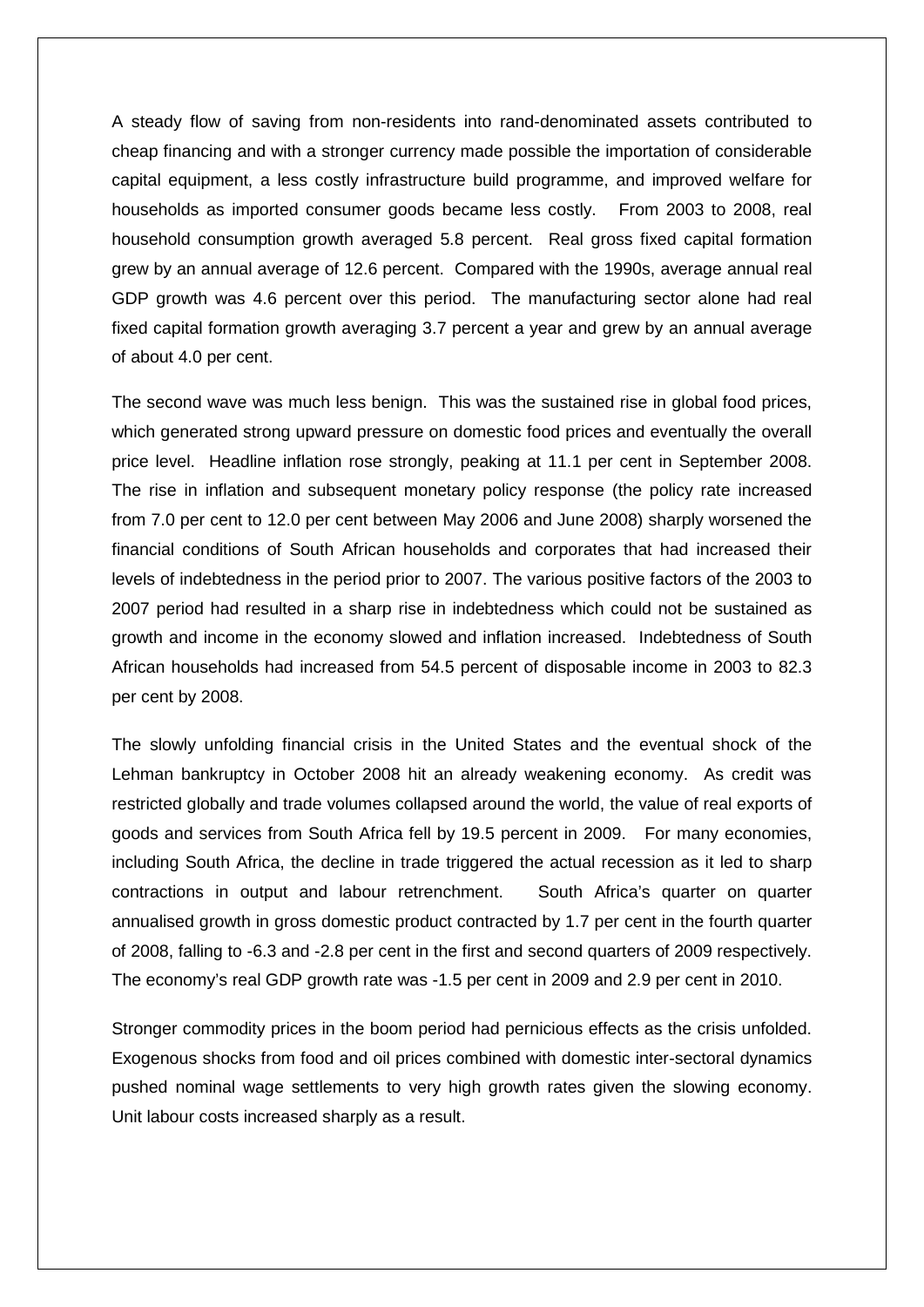The labour market outcomes in South Africa were severe. While about 1.6 million net jobs were created in the period 2003 to 2007, from 2008 to 2010 roughly 800 000 net jobs were lost. Job losses were heaviest in construction, retail, and financial services, which were the major job gainers in the boom period. A key distinction between South Africa and most other countries' experiences in the crisis has been the extent of job destruction, particularly considering the relatively shallow recession we experienced.

Stronger economic performance in 2010 gave way to much more volatile real economy outcomes in 2011. Some of this had to do with adverse international economic events, including the tsunami in Japan and sharply elevated oil prices due to the conflict in Libya and political uncertainty as the Arab Spring unfolded. But a large portion of the domestic output volatility was related to domestic factors, including the debate on nationalisation of mines, work stoppages in manufacturing industries, health and safety shutdowns, and a lower output in an agricultural sector that had grown very rapidly in previous years. The marginally stronger growth rate in 2011 (estimated at just over 3 percent) compared to 2010 (2.9 per cent) was due to better outcomes in tertiary sectors, particularly trade, catering and accommodation, transport, storage and communications, and financial services, underpinned by sustained growth in government spending.

## **How did we respond to the crisis?**

Given the unfolding of the shocks hitting the South African economy, the monetary and fiscal policy responses were largely reactive. The main forward-looking macroeconomic policy setting and decisions were made some years earlier, and enabled a sustained moderation in the economic effects of the crisis. Like many other emerging market economies, capital inflows and upward pressure on the exchange rate played a complicating role in how the economy responded to the shocks and to policy.

The inflation targeting framework, put in place in 2000, had largely aligned inflation expectations of economic agents with the Reserve Bank's forecasts. With a change in policy on exchange market intervention, the IT framework also allowed the currency to float and absorb major shocks without forcing major interest rate adjustments. This cushioning role was critical at the time of the Lehman crisis, because it allowed the monetary authorities to continue lowering interest rates as inflation moderated even as investors sold rand denominated assets in the near-panic selling of 'risky' assets of the time. Post-Lehman the value of the rand against the US dollar declined by about 35 per cent as did the currencies of many emerging market economies.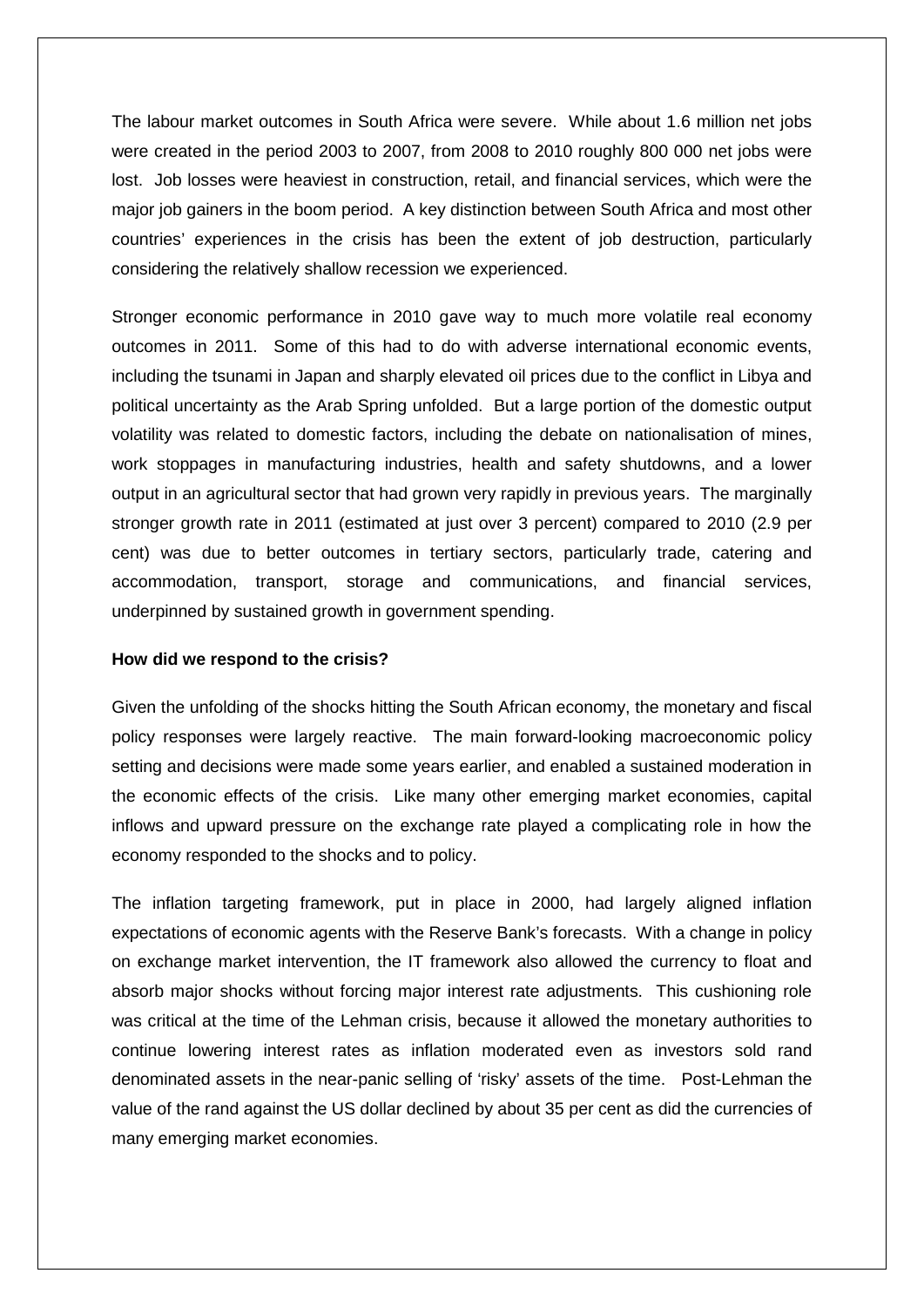South Africa's sound fiscal position and the high level of commodity prices implied a return of capital into the economy once risk perceptions had moderated. Over the course of 2009, the rand strengthened, averaging R8.44 to the US dollar in the year, and beginning 2010 at R7.37. The underlying real equilibrium exchange rate of the rand was high because of the terms of trade and sound policy.

The initial sharp depreciation of the currency might have generated stronger economic outcomes for exporting and import-competing sectors, but it is likely that the net effect of a persistent depreciation on the economy would have been negative at the time. It is also important to remember that these competitiveness gains would have been very small due to the sharp moderation in consumer spending and the fall in foreign demand for all South African exports. In other words, South African exporters outside of the commodity sector might have benefited marginally from higher domestic prices, but only for a short period as their input costs escalated. As those costs rose, the likely interest rate response to the inflationary effects of the exchange rate drop would have squeezed domestic demand even as rising inflation appreciated the real exchange rate and reduced the initial improvement in competitiveness.

South Africa's policy discourse at the time, centered on the need for a fiscal stimulus response to the fall in foreign demand and slowing domestic economy. This was incompatible however with a macroeconomic response to those advocating a moderation in the appreciation of the currency as it rebounded from the overshot depreciation in late 2008. In addition to the positive economic factors driving the resumption of capital inflows  $-$  the sound public debt position and high commodity prices – the high inflation rate and growth in unit labour costs were driving up the real effective exchange rate. The current account deficit remained high as a result of growth in gross domestic spending exceeding growth in domestic production.

These factors meant that monetary policy alone – lowering the policy rate to reduce carry trade – could not have prevented the appreciation of the nominal and real exchange rates. To prevent the real appreciation would have required macroeconomic policy tightening to rein in domestic expenditure and moderate inflation. In practice this meant either that the foreign currency public debt would have to increase by the amount the authorities were willing to intervene in the foreign exchange markets, or fiscal policy would have to adjust to find the resources for foreign currency purchases out of current spending or from increased revenue. Short of increased borrowing and the implications for long-term interest rates, the other options entailed reducing public spending on current programmes or tax increases.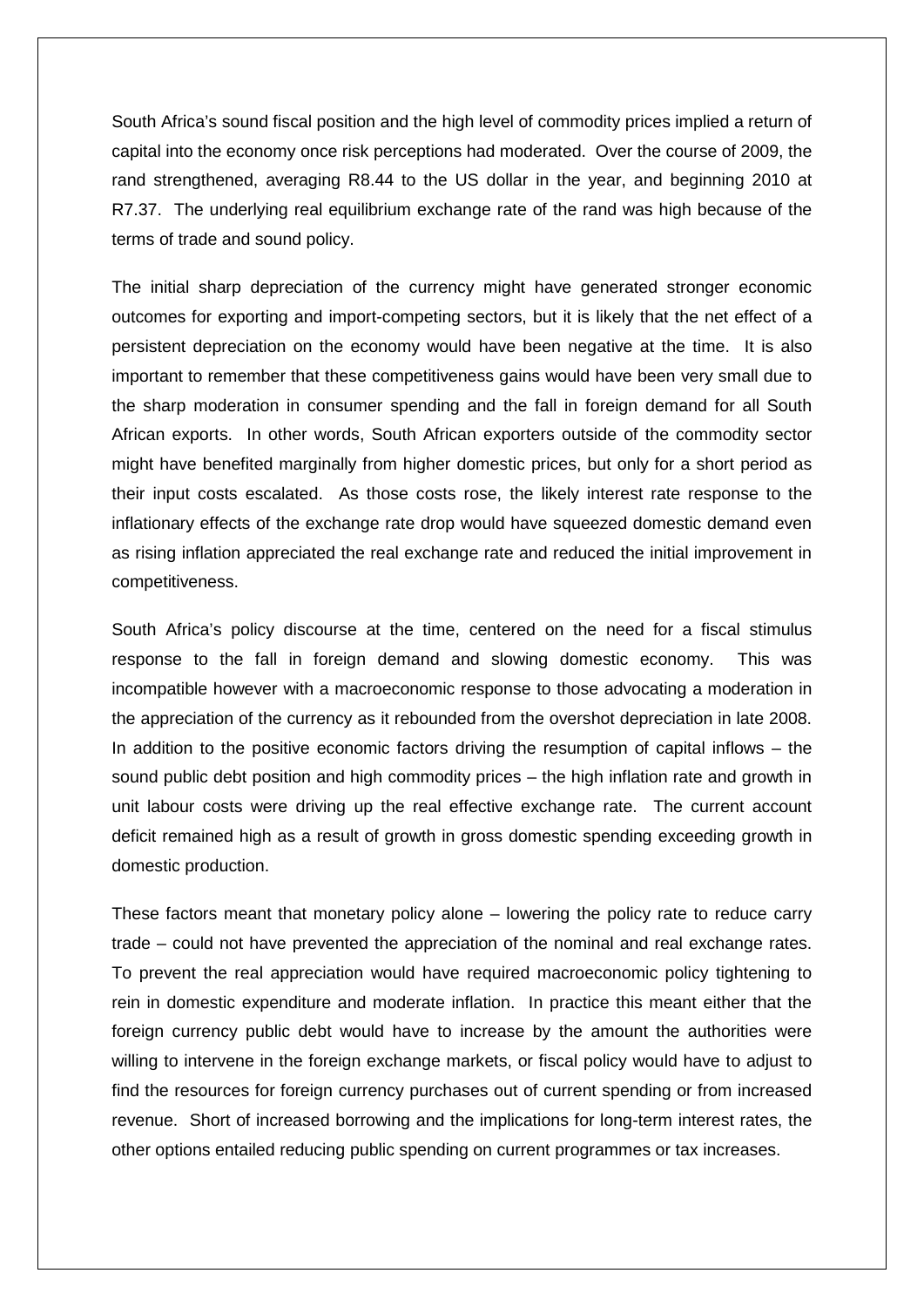The approach taken was to provide funding to purchase foreign currency inflows from foreign direct investment. Where there has been insufficient rand available for this purpose, forward market foreign currency swaps were conducted to finance the reserve purchases.

Even the efficacy of macroeconomic policy adjustment to achieve the real depreciation is in doubt. Despite the sharp punctuations of risk aversion resulting in sales of emerging market assets, global macroeconomic rebalancing has been marked by a sustained flow of capital out of some advanced economies and into faster growing and higher return emerging and developing economies. For economies like South Africa that for one reason or another are seen as good investment destinations, this flow is unlikely to dry up soon. The corollary is to take a bet that China's growth rate will slow permanently, resulting in much lower commodity prices, and hence a fall in South Africa's terms of trade. This seems an unlikely bet to take. In that global context so heavily influenced by China as the world's primary driver of economic growth, adjustment to the nominal exchange rate might be expected to generate further portfolio capital inflows.

Another alternative was for the imposition of capital controls or taxes on capital inflows to reduce the return on rand-denominated assets. Such controls were put in place in some countries, primarily Brazil. These may have adjusted the composition of inflows somewhat towards more foreign direct investment, although the evidence provides little grounds for a robust assessment one way or the other. Like the option of a fiscal contraction, the imposition of taxes on capital inflows would force a reduction in domestic spending and would need to be large enough to tighten policy to offset the inflationary impact of eased policy rates.

Perhaps the remaining option at the macroeconomic level would have been to fix the exchange rate against another currency. With lower inflation rates in major currencies, this would have likely resulted in the need to tighten monetary policy immediately. From a policy perspective, fixing the nominal rate would also have severely limited South Africa's options and forced domestic monetary and fiscal settings to adjust domestic demand to maintain whatever currency peg was chosen. Imposing domestic economic volatility to solve exchange rate volatility would be a strange choice to make.

On balance, it is unclear that any of the macroeconomic options *not taken* would have resulted in better economic growth, investment or employment performance than actually occurred. It is possible that somewhat tighter fiscal policy and somewhat looser monetary policy could have resulted in a slight change in the balance of production between traded and non-traded goods, but the economy-wide economic growth rate would likely have been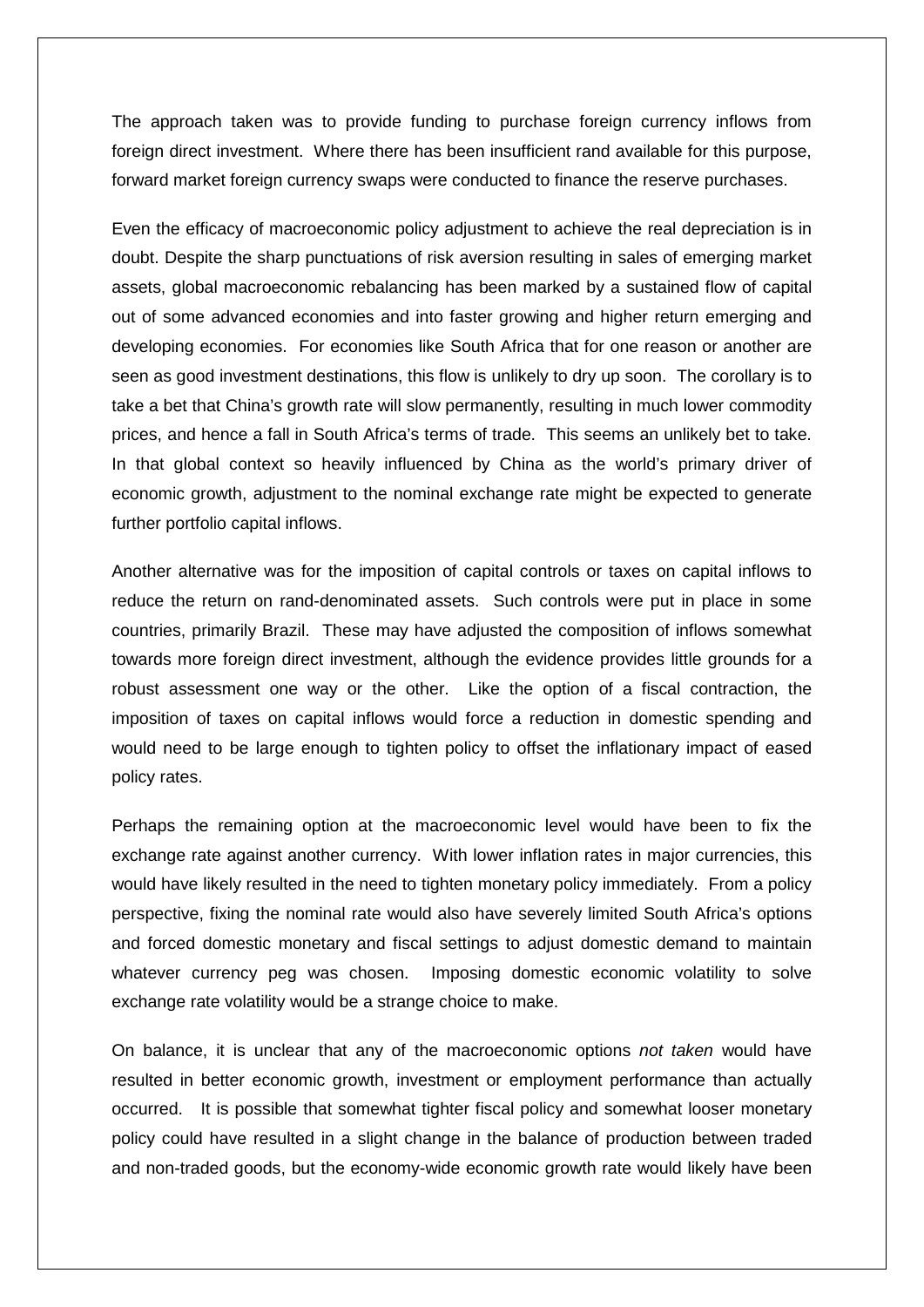lower and fewer jobs created. The non-traded goods sectors have tended to grow faster than traded goods and are more labour intensive, irrespective of the strength of global demand. The floating exchange rate has enabled South Africa to weather the global crisis without having to impose jarring interest rate hikes, meaning that households and firms could pay down debt more rapidly and the recovery initiate sooner. Perhaps more importantly, a series of clear constraints to growth in traded goods sectors have been identified for some years and new ones have emerged to frustrate sustained growth in output.

The capital flows challenge needs fresh thinking. Over the medium term, to moderate the real exchange rate, we need fiscal and monetary policy settings that reflect that policy objective and seek to achieve it. For fiscal policy this means a credible consolidation path and a return to sustainable public debt levels. It also implies that public spending be directed at addressing South Africa's competitiveness challenges and infrastructure needs. Getting these areas of policy right, in turn, implies that foreign investment will start to shift in composition towards greater FDI relative to portfolio investment and in a wider range of industries. More efficient infrastructure, more competitive firms with sustained productivity growth, and more skilled labour are as integral to achieving a permanently more competitive economy as forward-looking fiscal and monetary policy settings.

How we address our home-grown economic challenges is not to suggest that global difficulties can be left unattended. Three serious disorders confront the short and medium term. The first is the effects of macroeconomic policy making in advanced economies. These policy settings, intended to resolve the combination of slow growth and over indebtedness, and conducted in a globalised world economy; contribute at some level to the flow of capital into emerging markets and the developing world.

Like the experiences of the Asian crisis over a decade ago, for some economies these flows run the risk of pushing economies into very poor decisions of what to do with the surplus of capital. Capital pushed into uses where the returns are speculative and high will tend to result in inefficient use of capital and cause foreign currency liabilities that cannot be met. For other economies, such as South Africa, the flow of capital may ease the adjustment process by enabling a faster consolidation away from unsustainable fiscal positions.

But they also can result in Dutch Disease effects, particularly as in South Africa, where shocks affecting one sector are transmitted to others via input pricing and sector-level collective bargaining. The trade channel works in the opposite direction. The markedly slower economic growth of advanced economies will result in lower exports in the short term and will accelerate the shift in exports towards more rapidly growing regions. China is the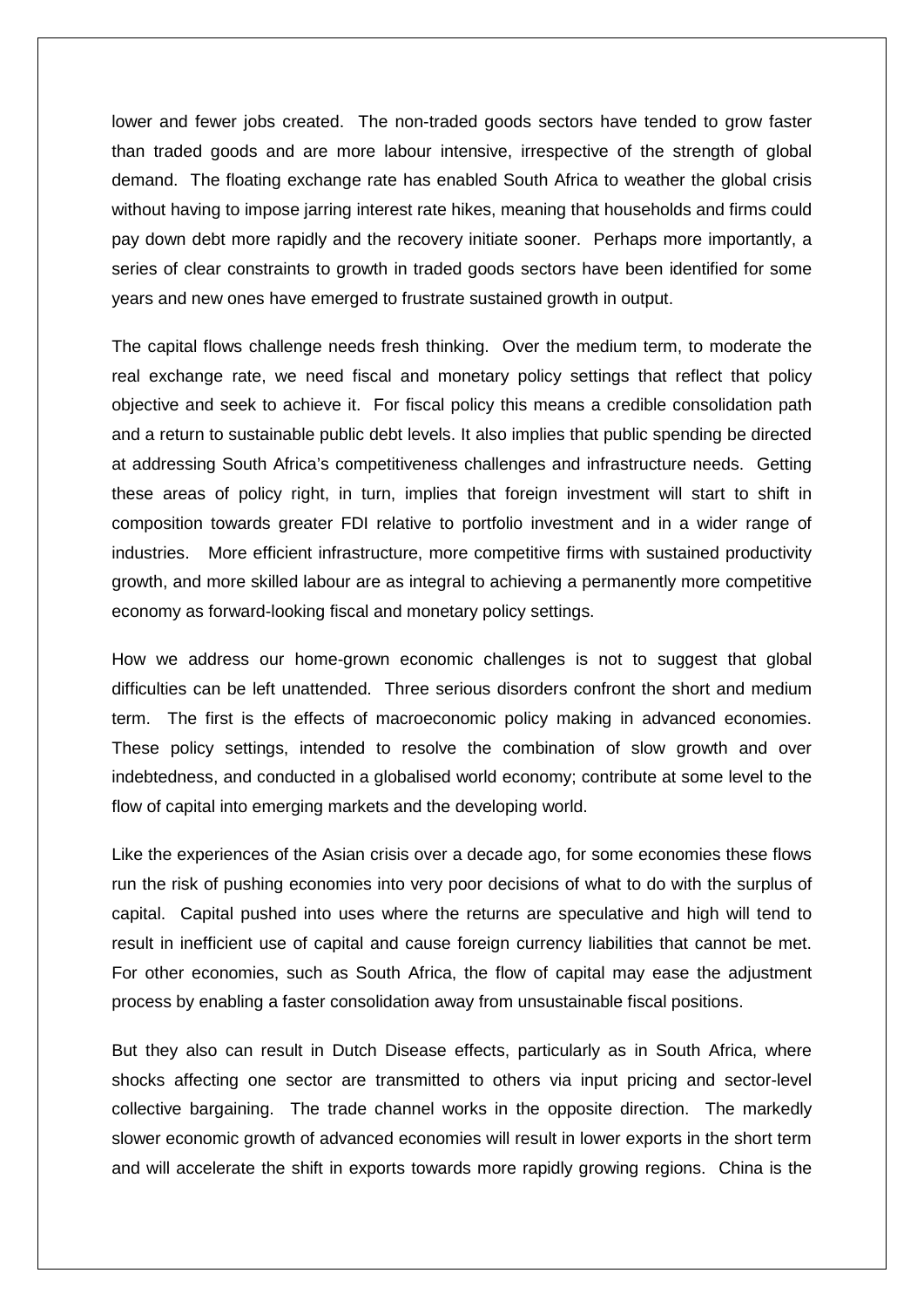fastest growing export destination for South Africa, while India and a number of African countries are also receiving a rising volume of exports. The slowing advanced economies however also pose a less obvious trade challenge to South Africa's manufacturing ambitions. The market space for South Africa's relatively high cost and specialised manufactures will narrow and competition will increase with Asian competitors.

For the time being, job creation is more likely to rebound in sectors that did well prior to the crisis, and indeed this is what we have seen over the course of 2011. Public sector job creation has been strong in 2010 and 2011, which has given way to stronger private sector job creation in the second half of 2011. Stronger public and private investment should be expected to result in better employment creation over the medium term.

The second disorder is in financial markets in advanced economies. High debt levels in the developed world and the European sovereign debt crisis have triggered unconventional policy responses and a variety of risks is evident. The most troubling is the possibility of the current financial crisis intensifying sharply and resulting in even more credit contraction, sales of assets, and eventually stronger real economy effects. A severe worsening in the growth prospects for Europe would result in a calamitous fall in demand for exports from around the world. A global recession could ensue from this kind of risk. South Africa's trade exposure to Europe is about 27 percent of total exports. A second and more plausible scenario is for a sustained period of very weak credit extension in Europe due to the combination of the Basel III capital requirements and exposure to sovereign debt in peripheral European economies. This outcome might play itself out as a serious drag on European growth, with GDP growing at roughly half the average rate achieved over the last twenty years.

A third possibility would be for financial contagion to affect emerging market economies. In this instance, countries with financial and/or economic vulnerabilities would experience local currency asset sales, capital flight, and knock-on effects into confidence of consumers and businesses in the real economy. Such effects would very likely occur in the event of a financial and economic meltdown in Europe, but would not necessarily only come out of such a combination of circumstances.

The private sector in emerging economies remains in deficit to the rest of the world and only Asian emerging economies have net foreign asset positions. As European banks recapitalise, the resulting deleveraging could reduce foreign funding for emerging markets significantly. European banks provide about 30 per cent of Latin American bank credit and 40 per cent of Eastern Europe's so that a contraction in EU bank loans to these countries